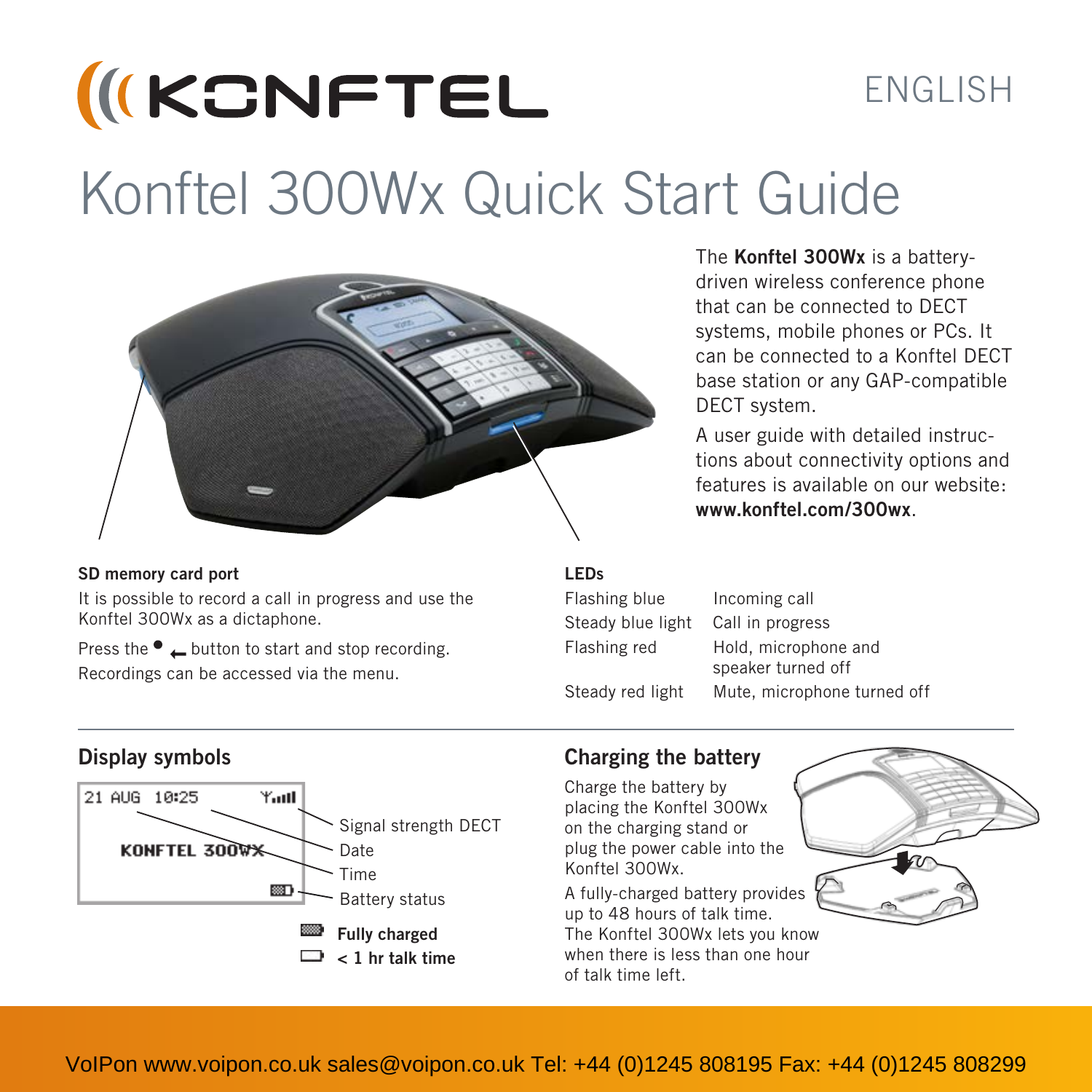

#### **NAVIGATE IN MENUS AND MAKE SETTINGS**

The Konftel 300Wx menu contains the following options:

**CALL LIST**

**PHONE BOOK**

**CONF GUIDE**

**RECORDING**

**SETTINGS**

#### **STATUS**

#### $\Rightarrow$  Press  $\bullet$ .

- $\Rightarrow$  Select the option you want from the menu using the arrow keys. Press **OK** to confirm.
- $\Rightarrow$  Cancel the setting or go back one level in the menu by pressing  $\bullet$   $\leftarrow$
- $\Rightarrow$  Quit the menu by pressing  $\bullet$  again.
- Note that after you have made changes to a setting, you must press **OK** to activate the setting.

VoIPon www.voipon.co.uk sales@voipon.co.uk Tel: +44 (0)1245 808195 Fax: +44 (0)1245 808299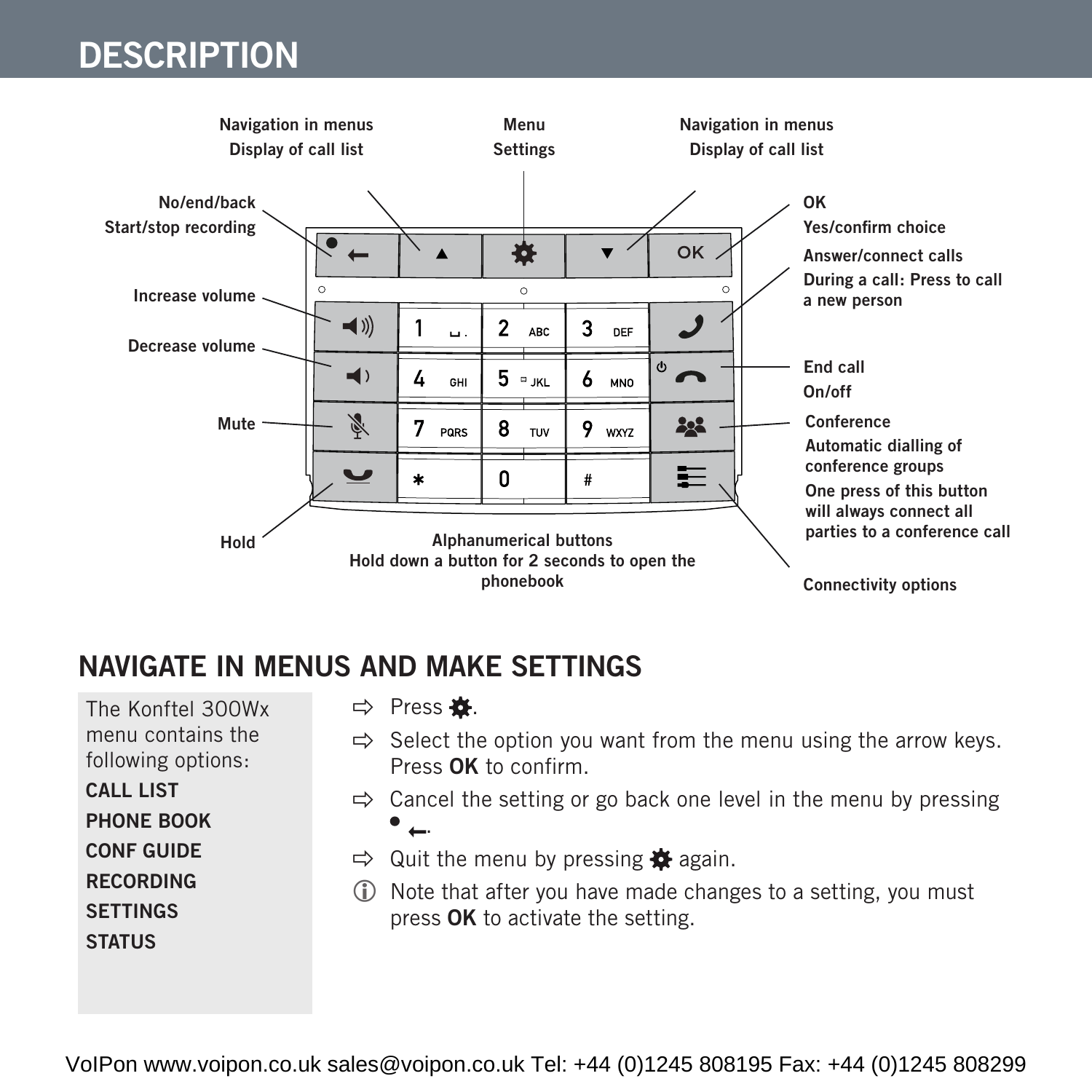## **GETTING STARTED**

#### **BASE STATION REGISTRATION**

- $\Rightarrow$  Put the base station in registration mode.
- $\Rightarrow$  Select  $\bullet$  > **SETTINGS** > **DECT** > **REGISTER**.
- $\Rightarrow$  Select a base  $(1-4)$ .
- $\Rightarrow$  Enter the base station's PIN code.
- The default code is **0000** for the *Konftel DECT base station*.

*The conference telephone will now search for a base station. The base station has to be in registration mode. If registration was successful, the word* **SUCCESS** *will appear in the display.*

*The conference phone is now ready to use*



### **USING A COMPUTER**

- $\Rightarrow$  Connect the Konftel 300Wx to a computer using the USB cable provided.
- Check that **Konftel 300Wx USB Audio** is set as the sound device in the computer's settings.

#### **Making VoIP calls**

 $\Rightarrow$  Make the call (or answer an incoming call) using the computer's VoIP software, for example a web conference software, Microsoft Lync® or Skype®.

### **USING A MOBILE PHONE**

- $\Rightarrow$  Connect a mobile phone using an accessory cable.
- $\Rightarrow$  Press the Exey. Select **MOBILE** and press **OK** to confirm.

#### **Making mobile calls**

- $\Rightarrow$  Press  $\rightarrow$  to activate the Konftel 300Wx.
- $\Rightarrow$  Connect the call with the mobile phone.